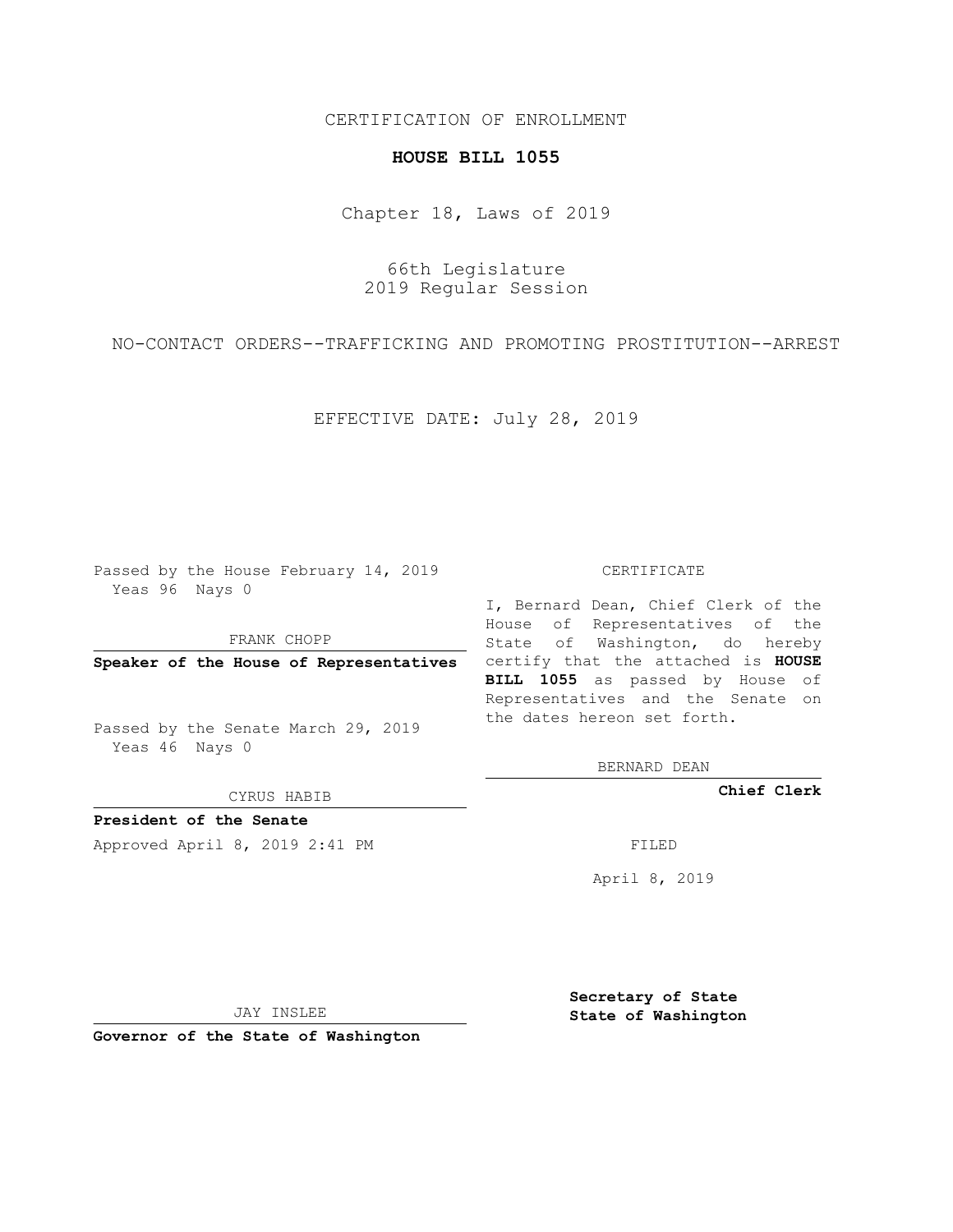### **HOUSE BILL 1055**

Passed Legislature - 2019 Regular Session

# **State of Washington 66th Legislature 2019 Regular Session**

**By** Representatives Entenman, Orwall, Mosbrucker, Valdez, Goodman, Slatter, Riccelli, Ryu, Blake, Wylie, Irwin, Appleton, Jinkins, Doglio, Stanford, Leavitt, and Walen

Prefiled 12/14/18. Read first time 01/14/19. Referred to Committee on Public Safety.

 AN ACT Relating to authorizing law enforcement to arrest persons in violation of certain no-contact orders involving victims of trafficking and promoting prostitution offenses; and reenacting and amending RCW 10.31.100.4

5 BE IT ENACTED BY THE LEGISLATURE OF THE STATE OF WASHINGTON:

6 **Sec. 1.** RCW 10.31.100 and 2017 c 336 s 3 and 2017 c 223 s 1 are 7 each reenacted and amended to read as follows:

 A police officer having probable cause to believe that a person has committed or is committing a felony shall have the authority to arrest the person without a warrant. A police officer may arrest a person without a warrant for committing a misdemeanor or gross misdemeanor only when the offense is committed in the presence of an officer, except as provided in subsections (1) through (11) of this 14 section.

 (1) Any police officer having probable cause to believe that a person has committed or is committing a misdemeanor or gross misdemeanor, involving physical harm or threats of harm to any person or property or the unlawful taking of property or involving the use or possession of cannabis, or involving the acquisition, possession, or consumption of alcohol by a person under the age of twenty-one years under RCW 66.44.270, or involving criminal trespass under RCW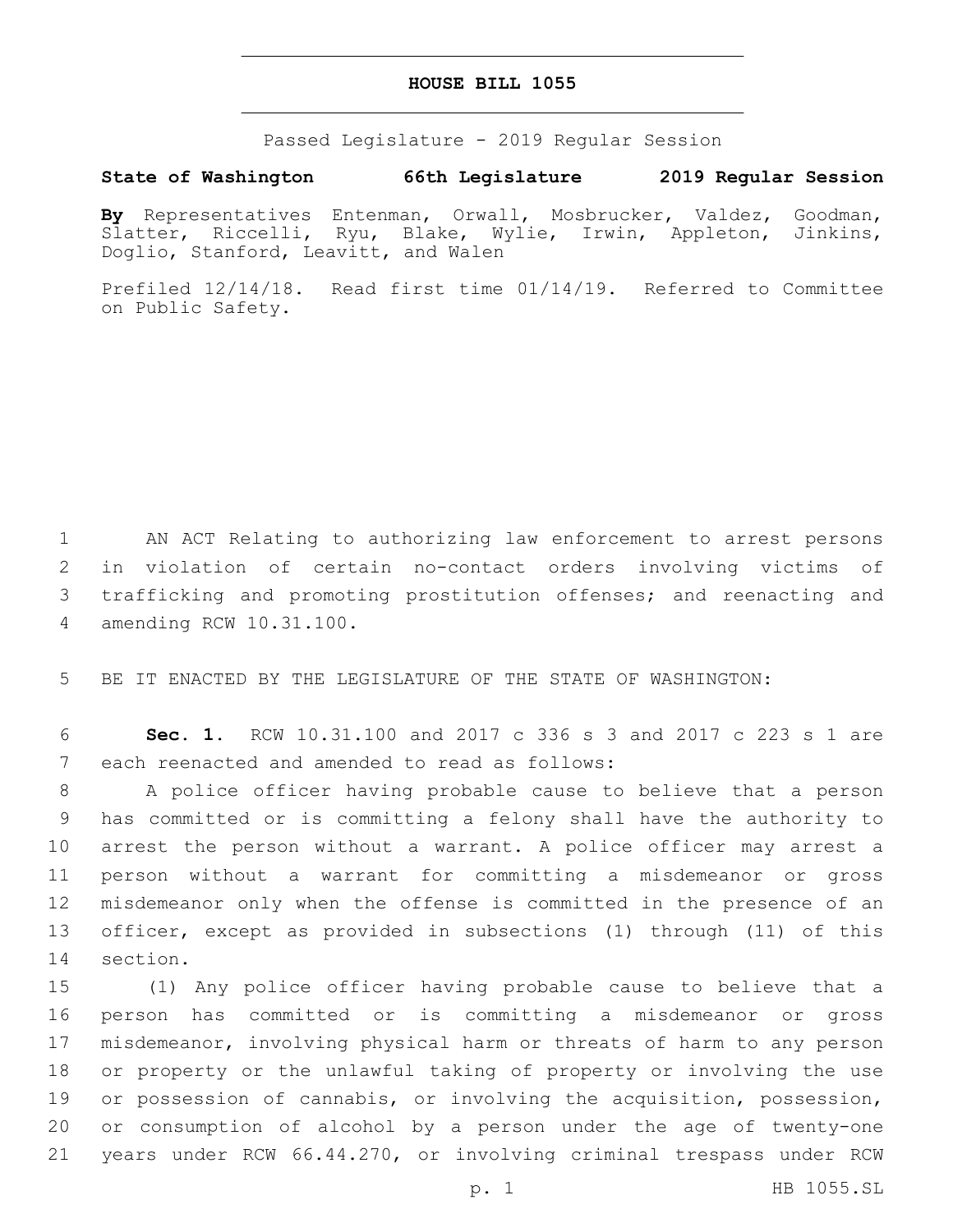9A.52.070 or 9A.52.080, shall have the authority to arrest the 2 person.

 (2) A police officer shall arrest and take into custody, pending release on bail, personal recognizance, or court order, a person without a warrant when the officer has probable cause to believe 6 that:

 (a) An order has been issued of which the person has knowledge under RCW 26.44.063, or chapter 7.92, 7.90, 9A.40, 9A.46, 9A.88, 9 10.99, 26.09, 26.10, ((26.26)) 26.26B, 26.50, or 74.34 RCW restraining the person and the person has violated the terms of the 11 order restraining the person from acts or threats of violence, or restraining the person from going onto the grounds of or entering a residence, workplace, school, or day care, or prohibiting the person from knowingly coming within, or knowingly remaining within, a 15 specified distance of a location or, in the case of an order issued under RCW 26.44.063, imposing any other restrictions or conditions 17 upon the person; or

 (b) A foreign protection order, as defined in RCW 26.52.010, has been issued of which the person under restraint has knowledge and the person under restraint has violated a provision of the foreign protection order prohibiting the person under restraint from contacting or communicating with another person, or excluding the person under restraint from a residence, workplace, school, or day care, or prohibiting the person from knowingly coming within, or knowingly remaining within, a specified distance of a location, or a violation of any provision for which the foreign protection order specifically indicates that a violation will be a crime; or

 (c) The person is eighteen years or older and within the preceding four hours has assaulted a family or household member as defined in RCW 10.99.020 and the officer believes: (i) A felonious assault has occurred; (ii) an assault has occurred which has resulted in bodily injury to the victim, whether the injury is observable by the responding officer or not; or (iii) that any physical action has occurred which was intended to cause another person reasonably to fear imminent serious bodily injury or death. Bodily injury means physical pain, illness, or an impairment of physical condition. When the officer has probable cause to believe that family or household members have assaulted each other, the officer is not required to arrest both persons. The officer shall arrest the person whom the officer believes to be the primary physical aggressor. In making this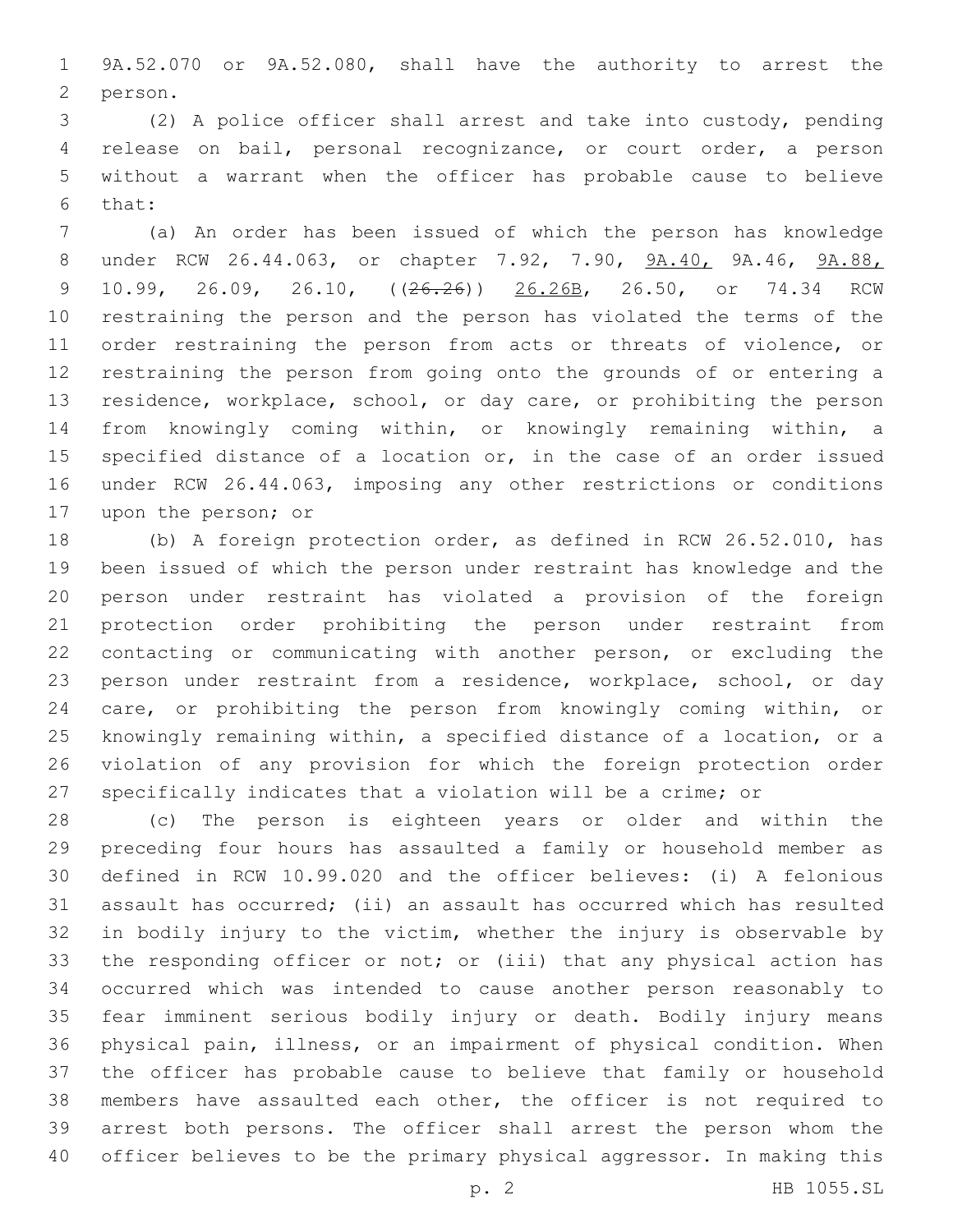determination, the officer shall make every reasonable effort to consider: (A) The intent to protect victims of domestic violence under RCW 10.99.010; (B) the comparative extent of injuries inflicted or serious threats creating fear of physical injury; and (C) the history of domestic violence of each person involved, including whether the conduct was part of an ongoing pattern of abuse.

 (3) Any police officer having probable cause to believe that a person has committed or is committing a violation of any of the following traffic laws shall have the authority to arrest the person:

 (a) RCW 46.52.010, relating to duty on striking an unattended car 11 or other property;

 (b) RCW 46.52.020, relating to duty in case of injury to or death 13 of a person or damage to an attended vehicle;

 (c) RCW 46.61.500 or 46.61.530, relating to reckless driving or 15 racing of vehicles;

 (d) RCW 46.61.502 or 46.61.504, relating to persons under the 17 influence of intoxicating liquor or drugs;

 (e) RCW 46.61.503 or 46.25.110, relating to persons having 19 alcohol or THC in their system;

 (f) RCW 46.20.342, relating to driving a motor vehicle while 21 operator's license is suspended or revoked;

 (g) RCW 46.61.5249, relating to operating a motor vehicle in a 23 negligent manner.

 (4) A law enforcement officer investigating at the scene of a motor vehicle accident may arrest the driver of a motor vehicle involved in the accident if the officer has probable cause to believe that the driver has committed in connection with the accident a 28 violation of any traffic law or regulation.

 (5)(a) A law enforcement officer investigating at the scene of a motor vessel accident may arrest the operator of a motor vessel involved in the accident if the officer has probable cause to believe that the operator has committed, in connection with the accident, a 33 criminal violation of chapter 79A.60 RCW.

 (b) A law enforcement officer investigating at the scene of a motor vessel accident may issue a citation for an infraction to the operator of a motor vessel involved in the accident if the officer has probable cause to believe that the operator has committed, in connection with the accident, a violation of any boating safety law 39 of chapter 79A.60 RCW.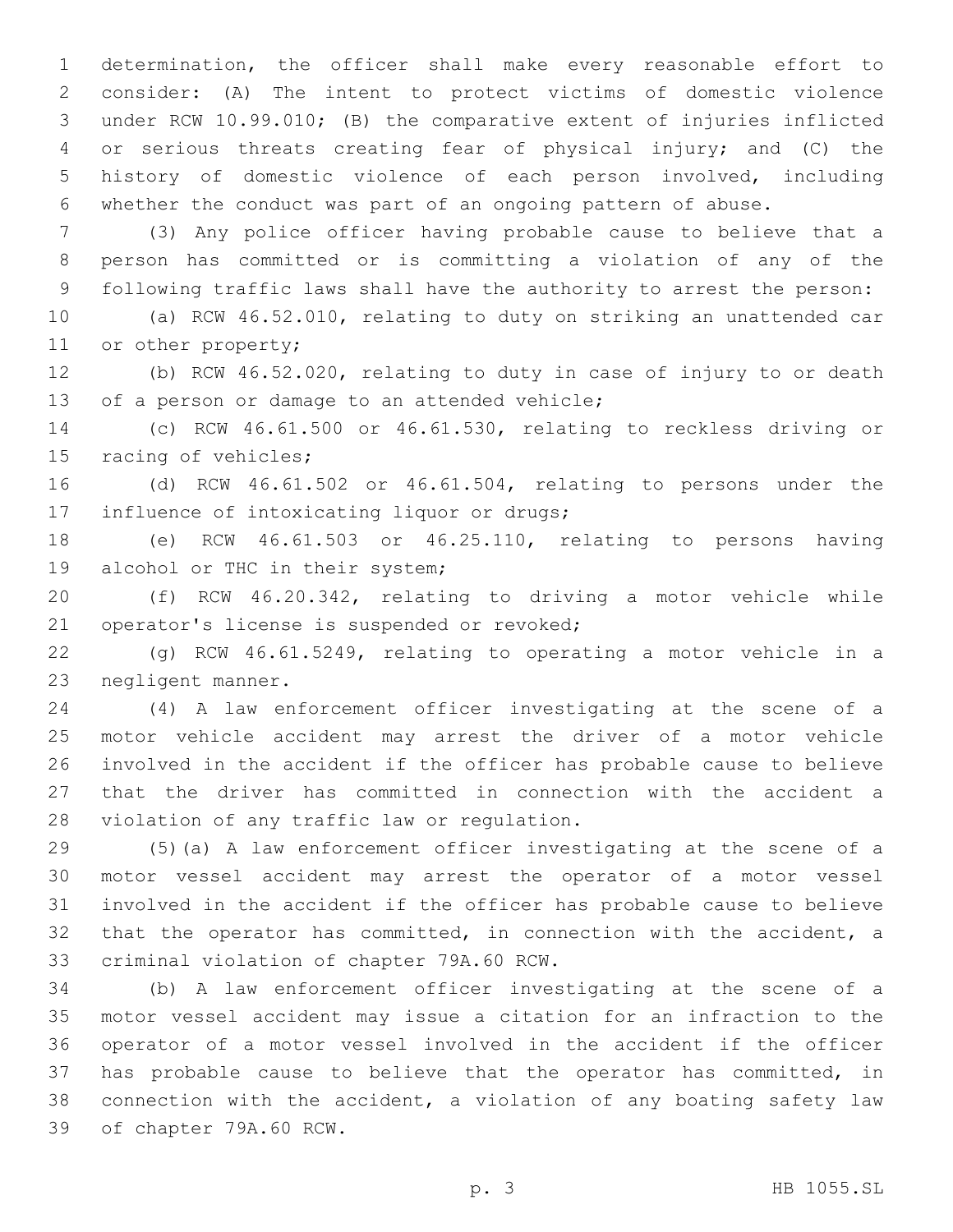(6) Any police officer having probable cause to believe that a person has committed or is committing a violation of RCW 79A.60.040 3 shall have the authority to arrest the person.

 (7) An officer may act upon the request of a law enforcement officer in whose presence a traffic infraction was committed, to stop, detain, arrest, or issue a notice of traffic infraction to the driver who is believed to have committed the infraction. The request by the witnessing officer shall give an officer the authority to take appropriate action under the laws of the state of Washington.

 (8) Any police officer having probable cause to believe that a person has committed or is committing any act of indecent exposure, as defined in RCW 9A.88.010, may arrest the person.

 (9) A police officer may arrest and take into custody, pending release on bail, personal recognizance, or court order, a person without a warrant when the officer has probable cause to believe that an order has been issued of which the person has knowledge under chapter 10.14 RCW and the person has violated the terms of that 18 order.

 (10) Any police officer having probable cause to believe that a person has, within twenty-four hours of the alleged violation, committed a violation of RCW 9A.50.020 may arrest such person.

 (11) A police officer having probable cause to believe that a person illegally possesses or illegally has possessed a firearm or other dangerous weapon on private or public elementary or secondary school premises shall have the authority to arrest the person.

 For purposes of this subsection, the term "firearm" has the meaning defined in RCW 9.41.010 and the term "dangerous weapon" has the meaning defined in RCW 9.41.250 and 9.41.280(1) (c) through (e).

 (12) A law enforcement officer having probable cause to believe 30 that a person has committed a violation under RCW  $77.15.160((44))$ ) (5) may issue a citation for an infraction to the person in 32 connection with the violation.

 (13) A law enforcement officer having probable cause to believe that a person has committed a criminal violation under RCW 77.15.809 or 77.15.811 may arrest the person in connection with the violation.

 (14) Except as specifically provided in subsections (2), (3), (4), and (7) of this section, nothing in this section extends or otherwise affects the powers of arrest prescribed in Title 46 RCW.